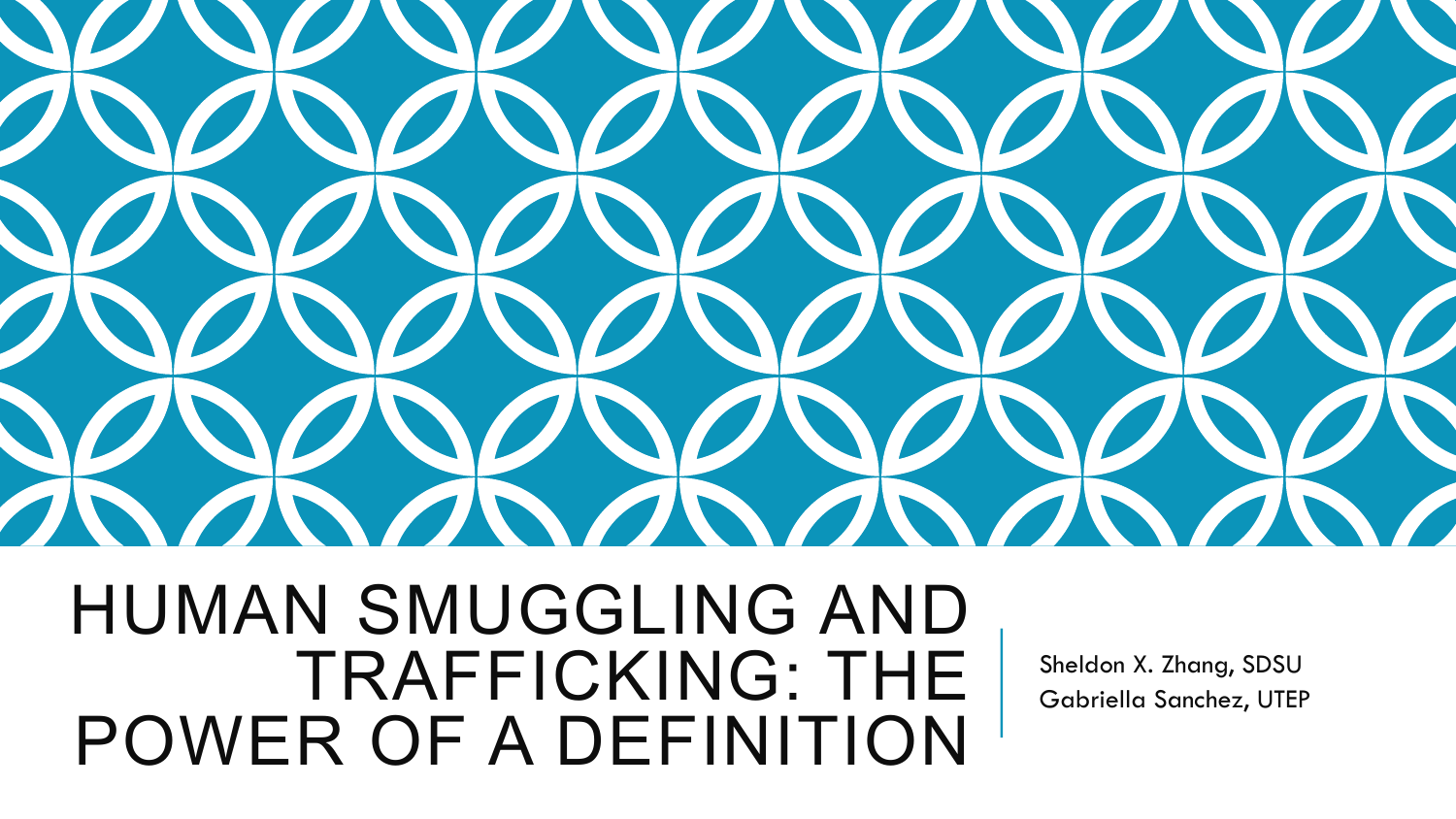# THE DOMINANT NARRATIVES

#### SMUGGLING

**W**Human smugglers as a major enabler and contributor to transnational migration, without whom most won't enter the migration stream.

**W**Human smugglers are evil predators, setting up traps along migration routes, baiting naïve and desperate migrants.

**Wigrants are vulnerable and helpless** victims, at the mercy of their smugglers.

 $\mathbf{\hat{v}}$  Key to combatting illegal migration is to eliminate human smugglers.

#### TRAFFICKING

**W**Human traffickers are evil predators, preying upon and enslaving women and children using special techniques.

 $\bullet$  The worst kind of trafficking involves the sex trafficking and exploitation of young women from far away, third world countries.

Women who are being sex trafficked are emotionally, forcefully controlled by pimps.

**Example 2 Service State Service State State State State State State State State State State State State State State State State State State State State State State State State State State State State State State State Sta** eliminate traffickers *and* rescue victims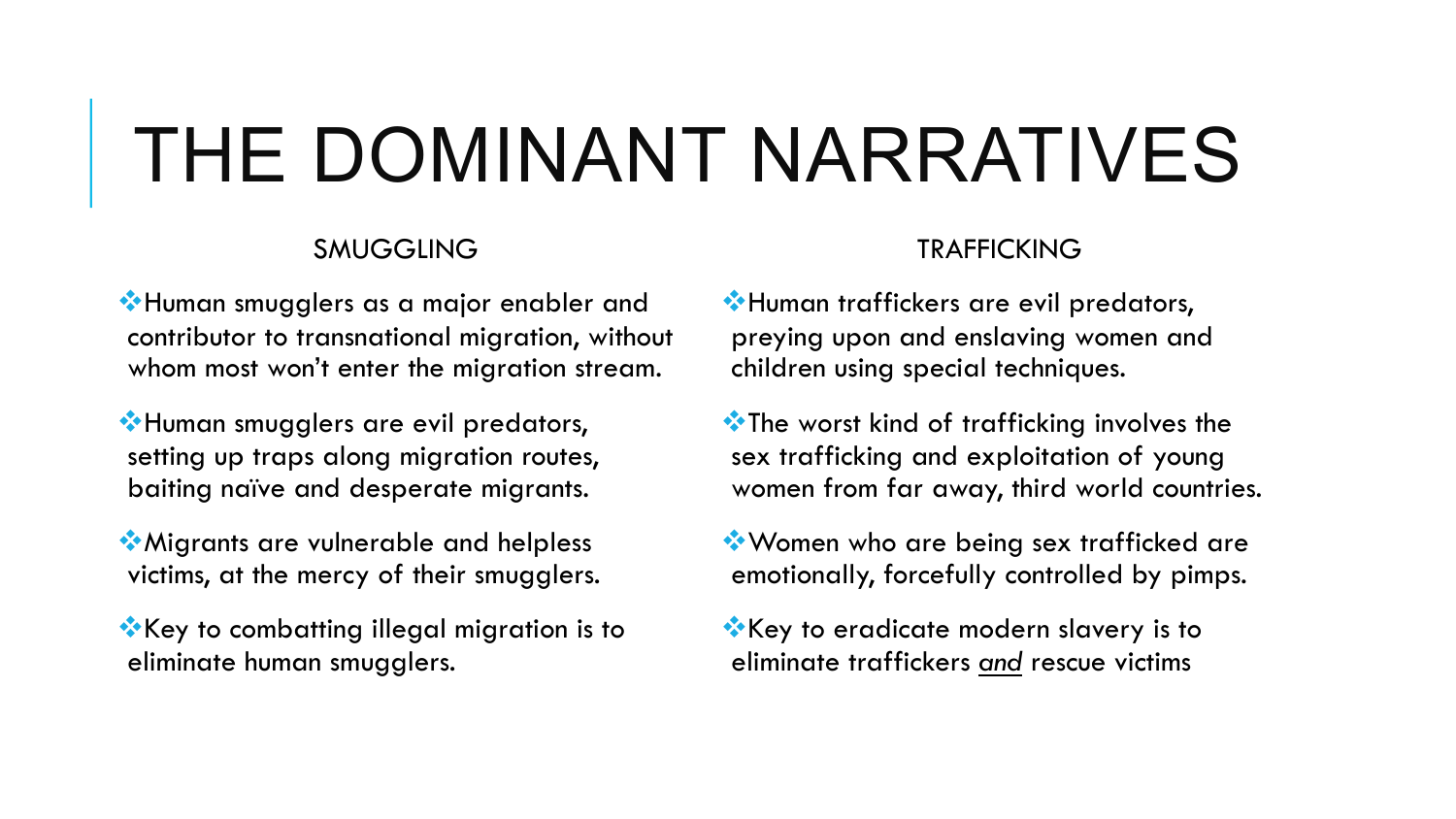# WHAT IS TRAFFICKING?

### $\cdot$ There is no common, unified definition of human  **trafficking**.

\*Some nations, legal systems do not recognize it as  $offense = no legal framework.$ 

**\*\*** The word *trafficking* means different things to different people/agencies/organizations

**\*\*** The terms human smuggling and human trafficking are often and erroneously used interchangeably

> **WICE mislabeled many cases, inflating numbers of trafficking** investigations and arrests (US Dept Justice 2006:12)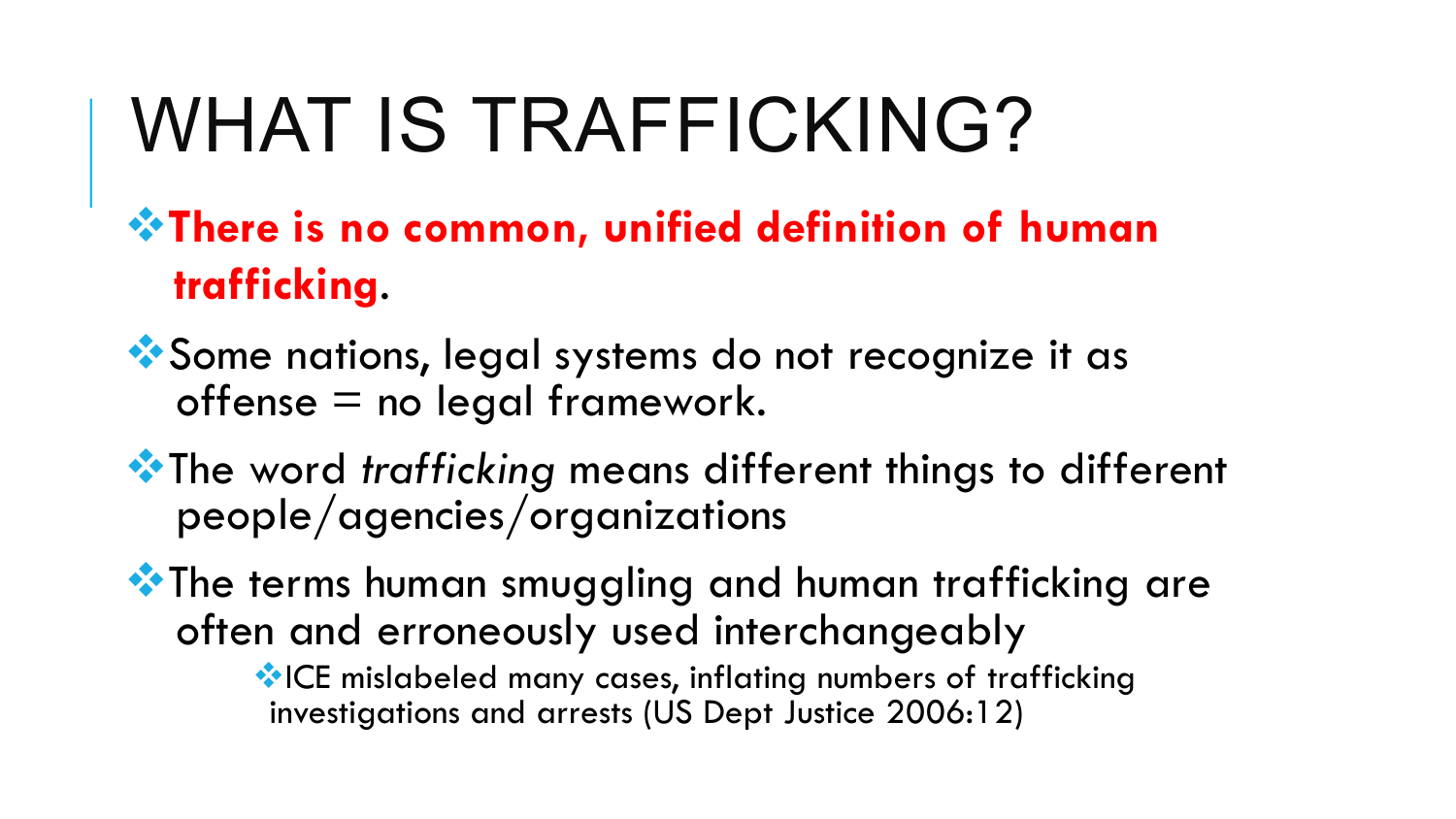# REALLY?

\* UN Palermo Protocol 2000: the use of force or fraud in extracting labor to achieve monetary gains.

\* US TVPA 2000: Defines sex and labor trafficking separately.

**VILO:** forced or compulsory labor exacted from a person under the *menace of penalty* and for which the person has not offered *voluntarily.* 

*\*\** Forced labor can occur to ALL workers, irrespective of employment relationship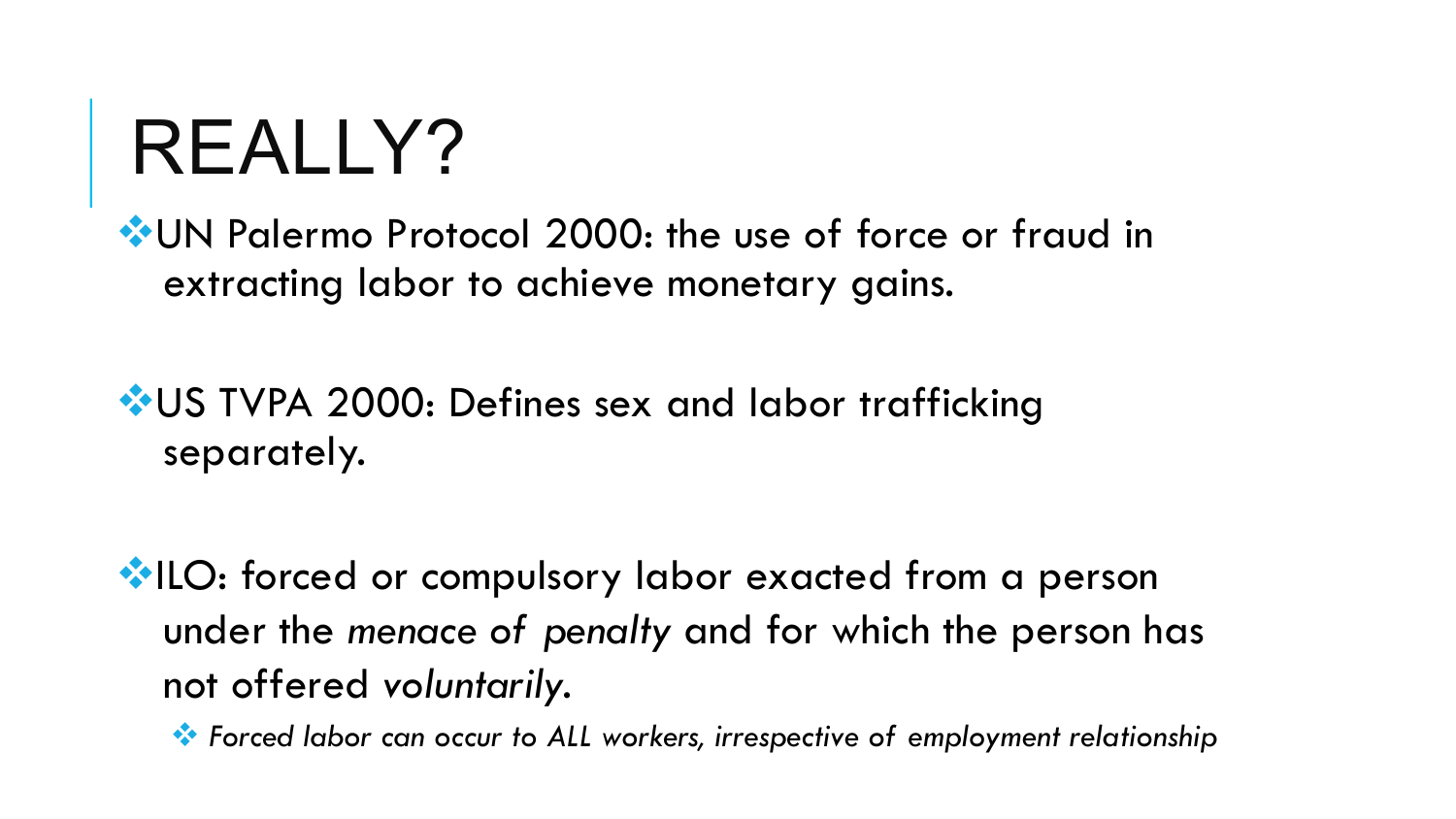#### **SEX TRAFFICKING LABOR TRAFFICKING**

Recruitment, harboring, transportation, provision or obtaining of a person for the purpose of a commercial sex act in which a commercial sex act is induced by force, fraud, coercion, or in which the person forced to perform such an act is under the age of eighteen.

(TVPA 2000: Section 103, 8a)

Recruitment, harboring, transportation, provision or obtaining of a person for labor services through the use of force, fraud or coercion for the purpose of subjugation to involuntary servitude, peonage, debt bondage or slavery

(TVPA 2000: Section 103, 8b)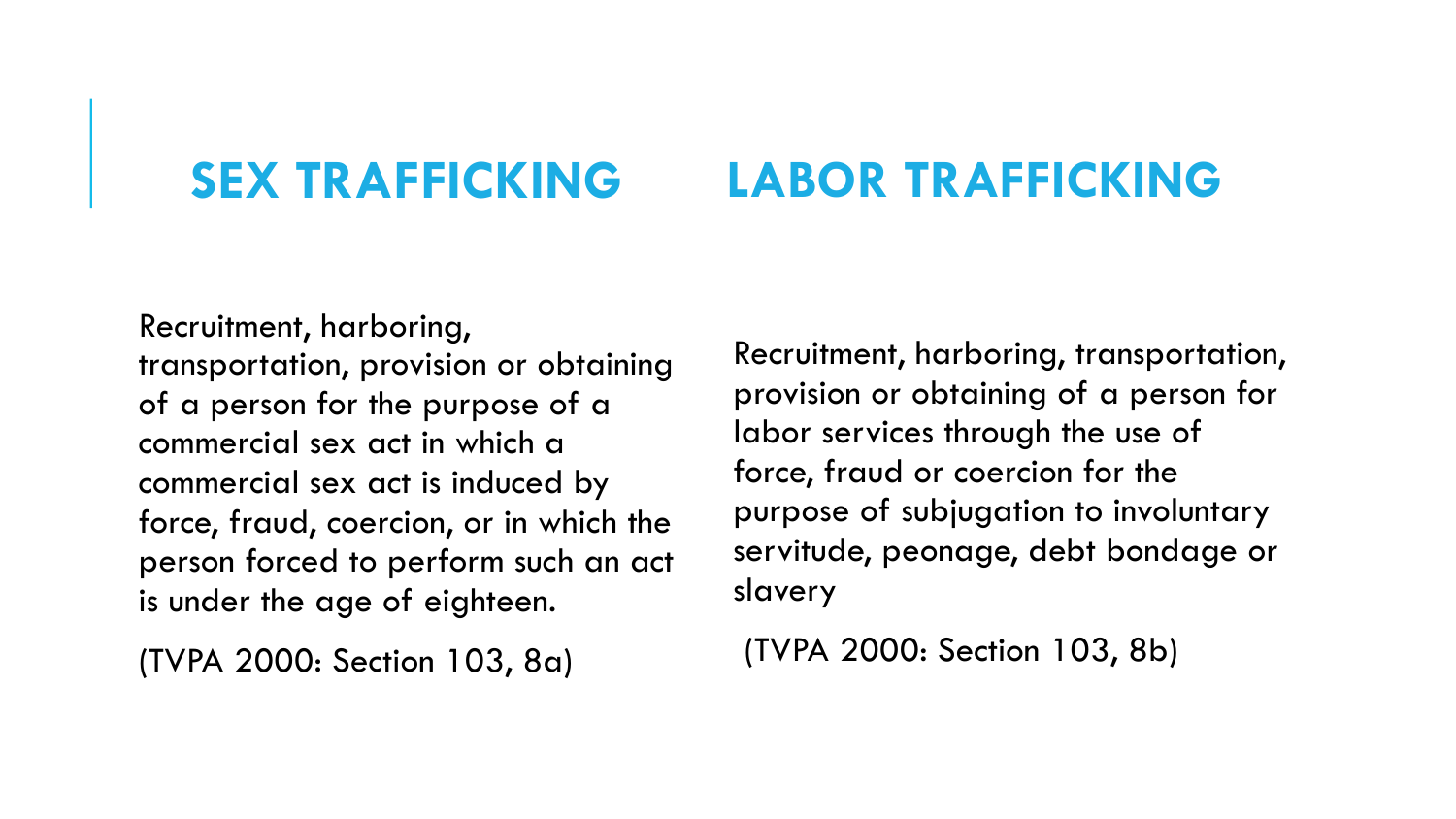## WHAT DOES THIS MEAN TO RESEARCH AND PRACTICE?

### \*\* Reliable estimates of scope, scale of labor trafficking are scant.

**W** Numbers, STORIES, are abundant, but no methodological clarity on how they were obtained.

**Extending to Lopsided emphasis on sex trafficking** 

 $\cdot$  In general, people are drawn by the possibility of improved human security and prosperity—This is the "if you were in their shoes, what would you do?" question.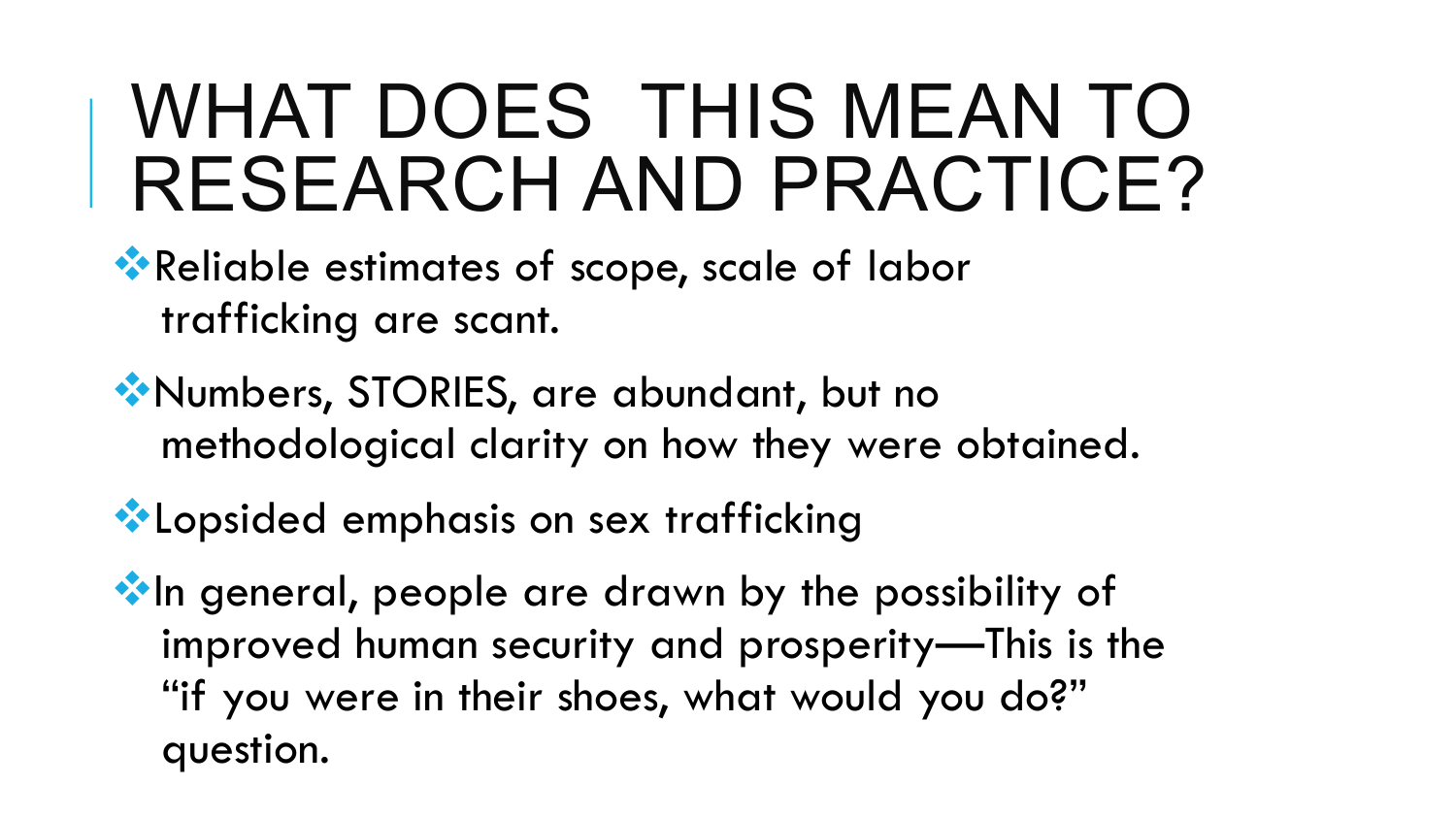# WHAT DO WE KNOW?

 $\cdot$  The decision to uproot from one's familiar surroundings is often complex and multifaceted—some compelling (wars, religious persecution);others mundane (seeking better economic opportunities).

**Causes for families to migrate vs. individual migration** 

**\*** Economic problems, conflict and globalized commerce contributed to large-scale, irregular migration, subjecting millions to abuses (including smuggling and trafficking).

*\*Labor-related* incidents of abuse or exploitation are widespread, particularly impacting irregular migrants

**WAO COUNTRY is exempt from human trafficking**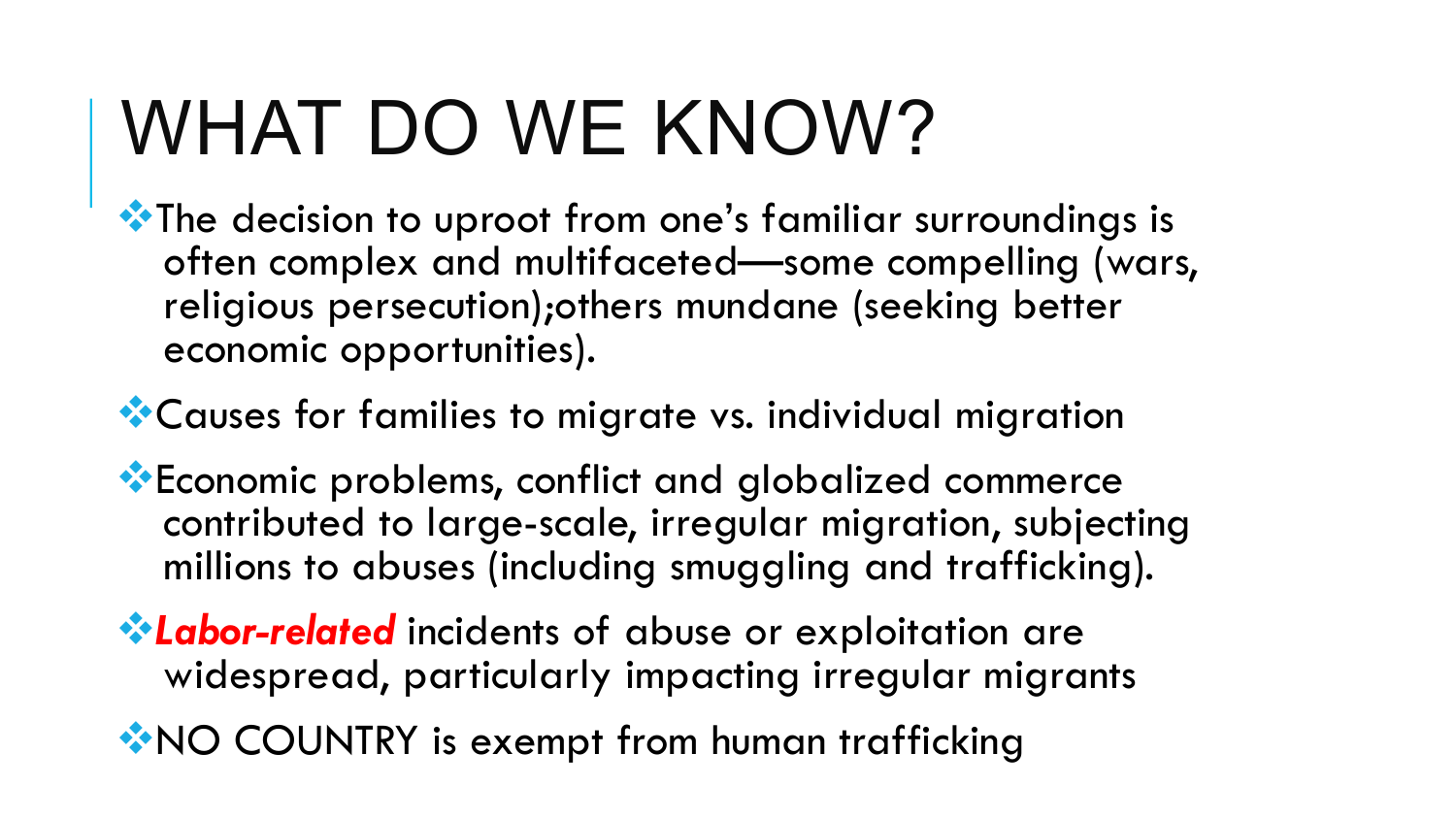## TRAFFICKING OF MIGRANT LABORERS IN SAN DIEGO COUNTY

- \*Research Question
- \*Research Goals
- \*\* Study Design and Instrument
- **\***Field Activities
- $\cdot$ Findings
- \*\* Policy Implications